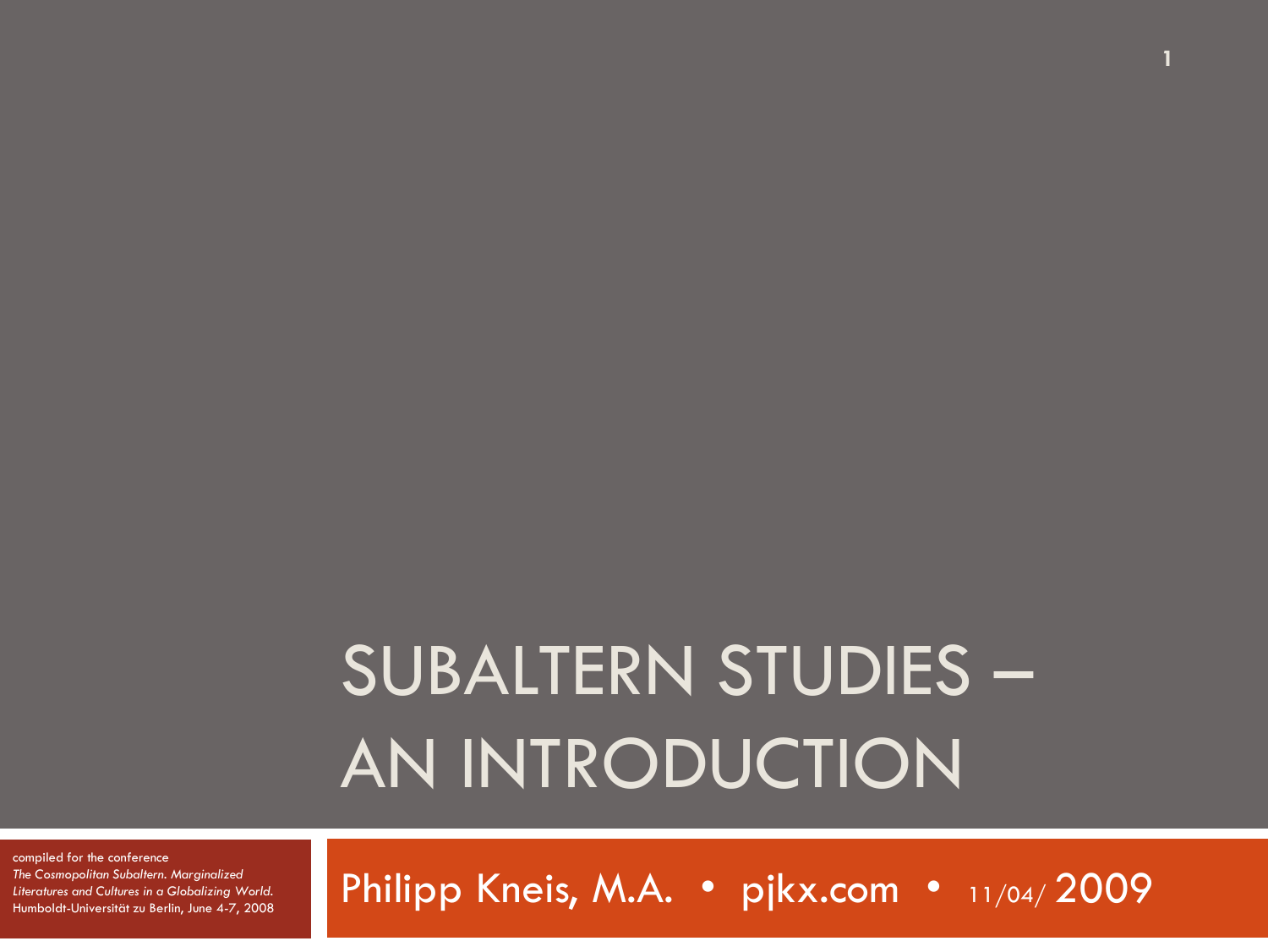

#### **Abstract:**

This presentation provides a brief overview of key elements of the Subaltern Studies movement within historiography.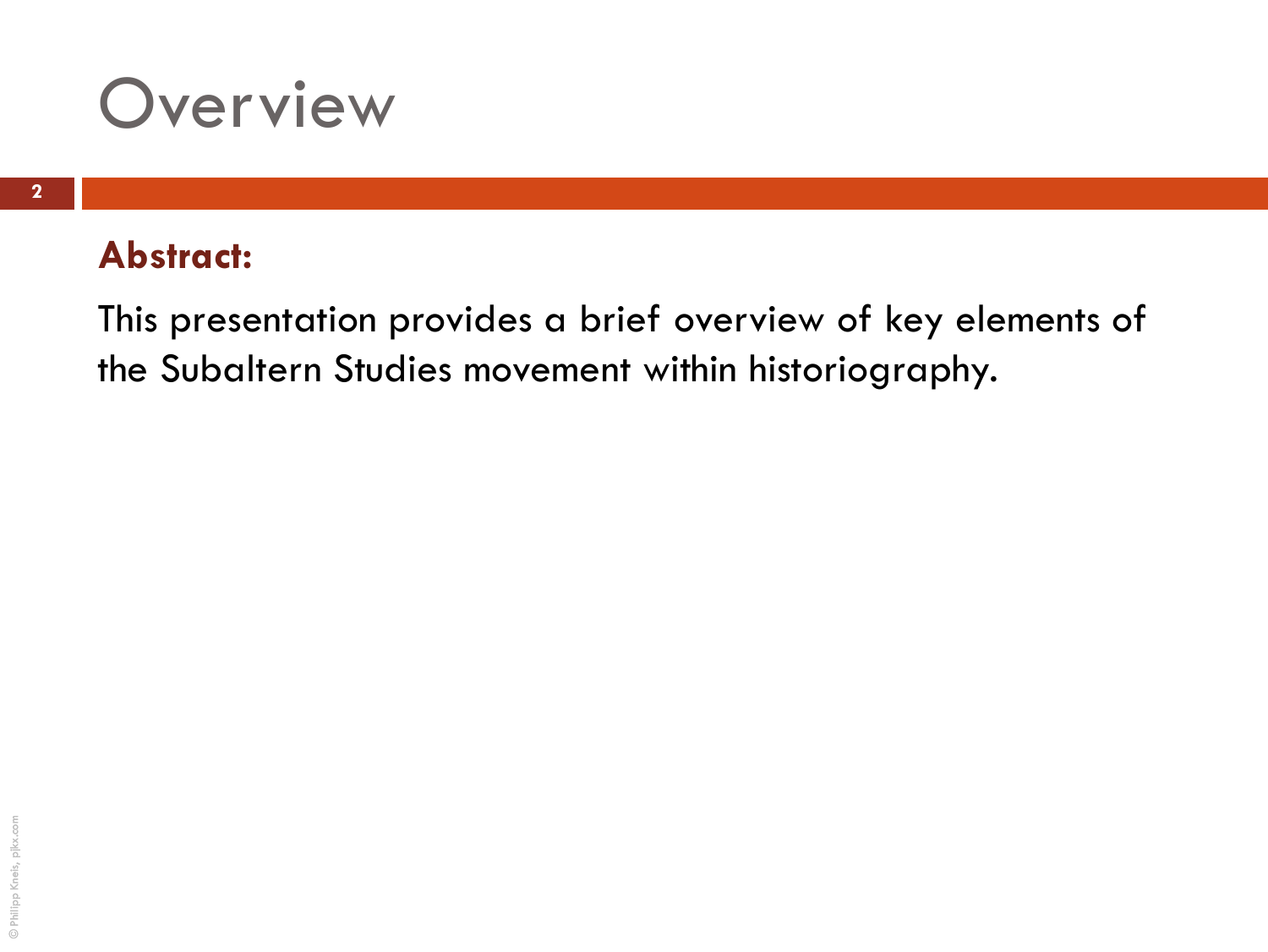### Subaltern Studies

- □ Subaltern Studies Journal 12 regular, 2 special issues, 1982-2005
- □ founding editor: Ranajit Guha
- $\Box$  other contributors (select.): Gayatri Chakravorty Spivak, Dipesh Chakrabarty, Partha Chatterjee, David Arnold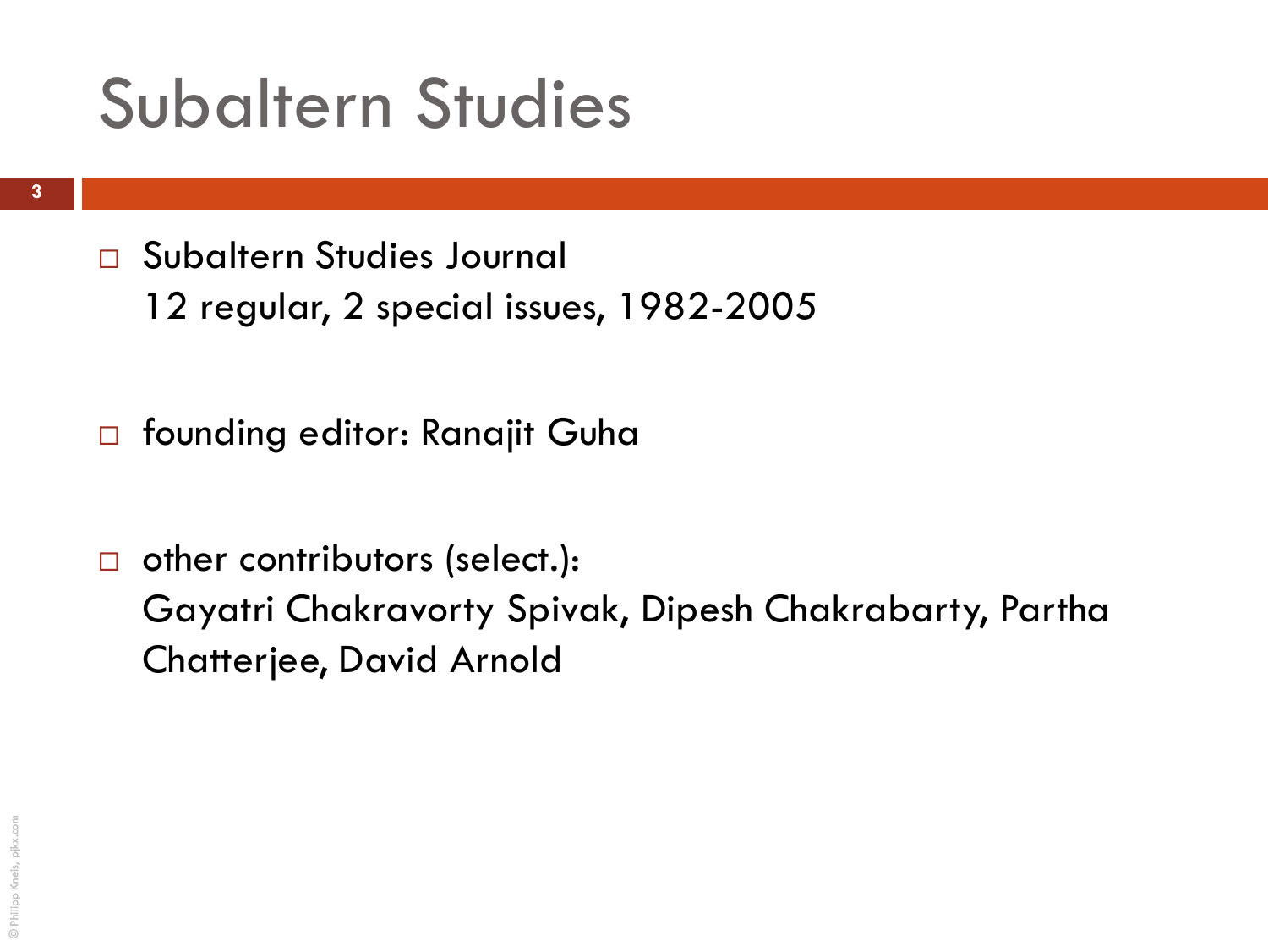### Subaltern Studies

topics:

Indian colonial and post-colonial history and society

- $\Box$  strong influence on post-colonial theory
- $\Box$  term "subaltern" originally by Antonio Gramsci, Marxist context, denoting workers mostly (*Prison Notebooks*, *The Modern Prince*)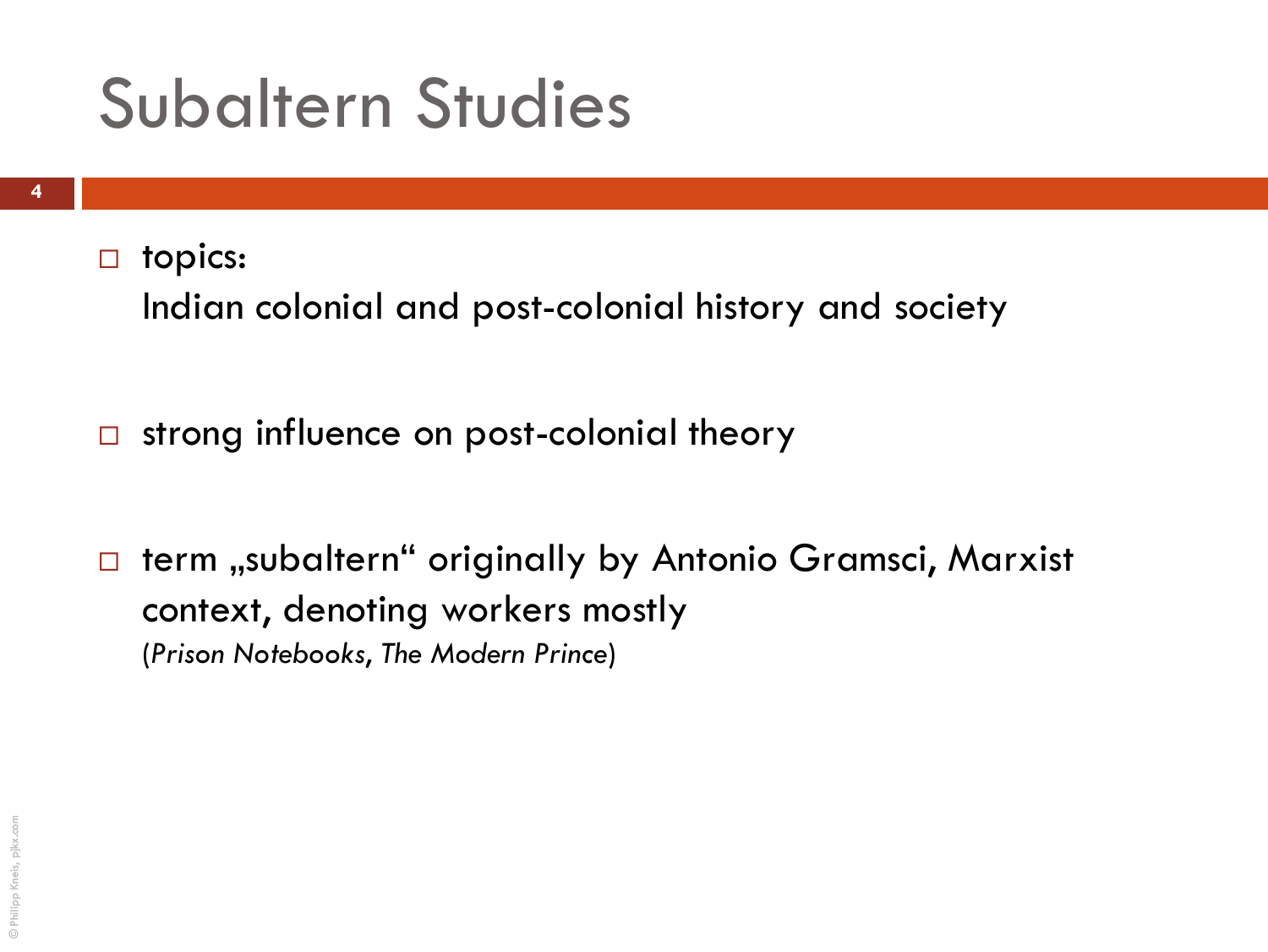$\Box$  focus on history

- $\Box$  including "other" histories by incorporating the "colonial" story into academic discourse
- □ thus "provincializing Europe" (Chakrabarty)
- □ pointing towards inadequacies in the historical record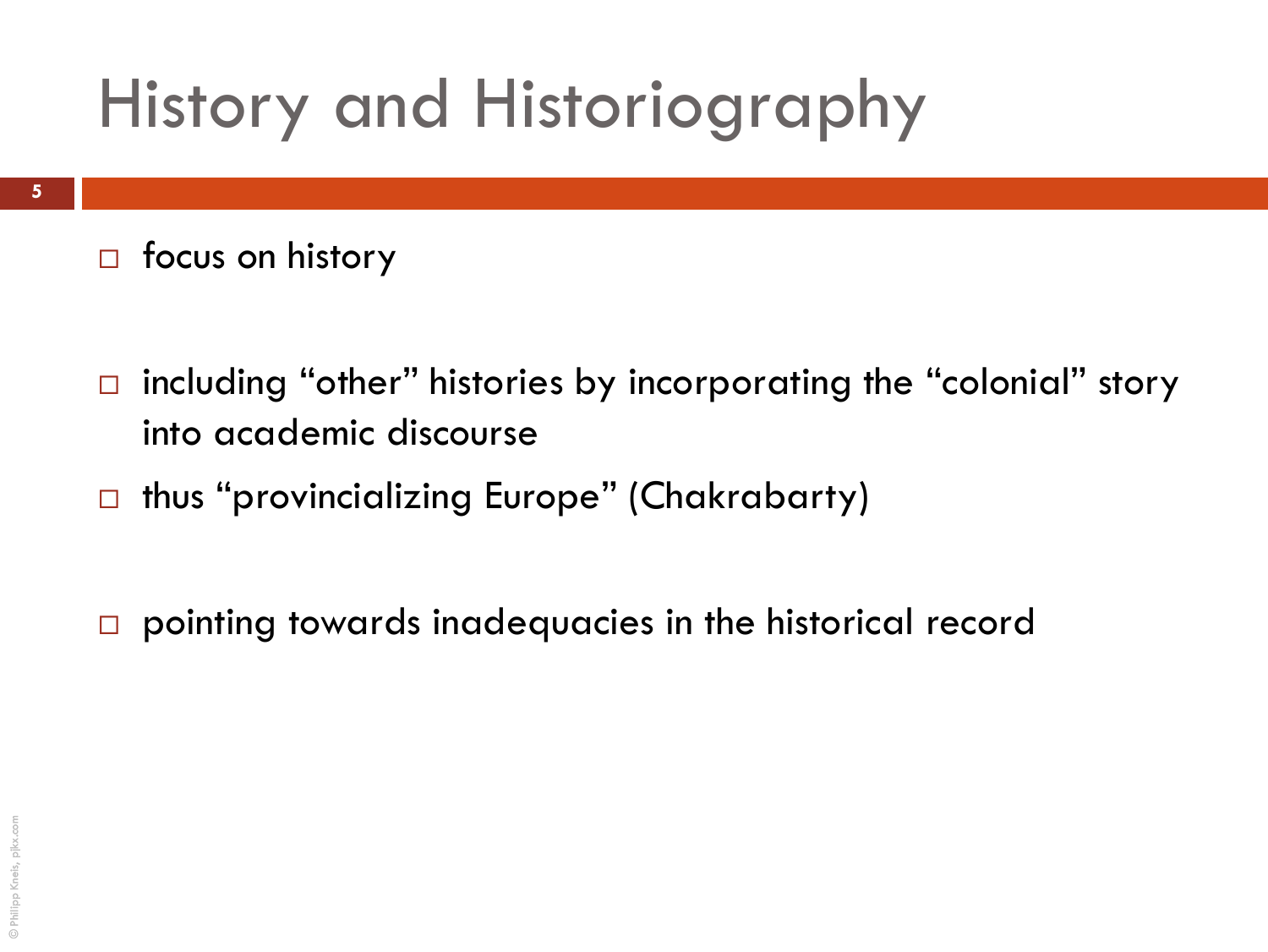- **6**
- " It is only from our knowledge of the subsequent history of Western Europe that we can presume to rank events in terms of their world-historical significance, and even then that significance is less world historical than simply Western European, representing a tendency of modern historians to rank events in the record hierarchically from within a perspective that is culture-specific, not universal at all.

(Hayden White. "The Value of Narrativity in the Representation of Reality." *The Content and the Form. Narrative Discourse and Historical Representation.* Baltimore: Johns Hopkins UP, 1989. 9.)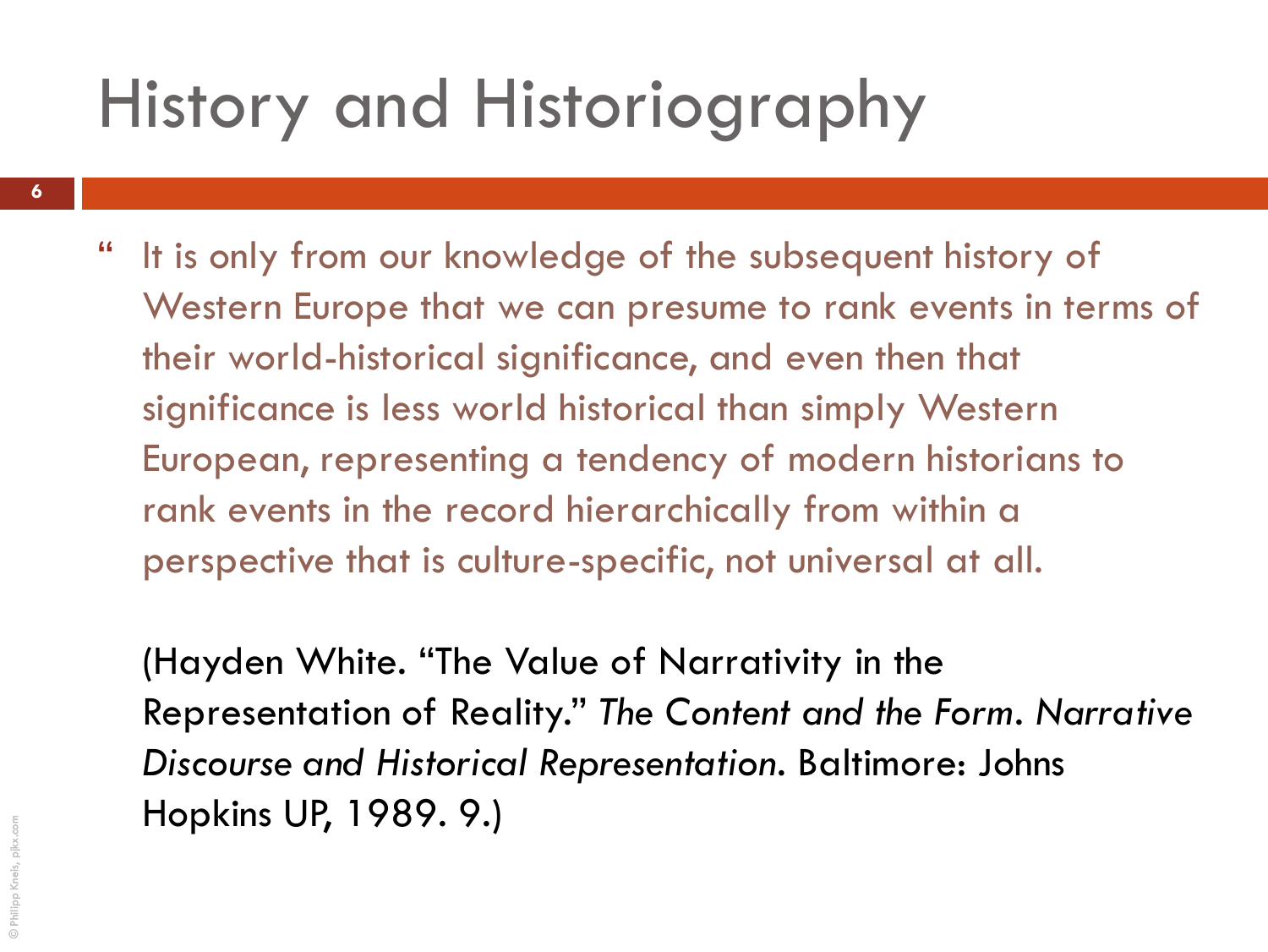- $\Box$  inbuilt tendency to narrate the "universal", the new Ecumene, from the view of the imperial (Western) position
- $\Box$  questioning & critiquing historiography  $\equiv$ occasionally, revising our sense of history
- $\Box$  history is what happened vs. history is about finding out why sth happened?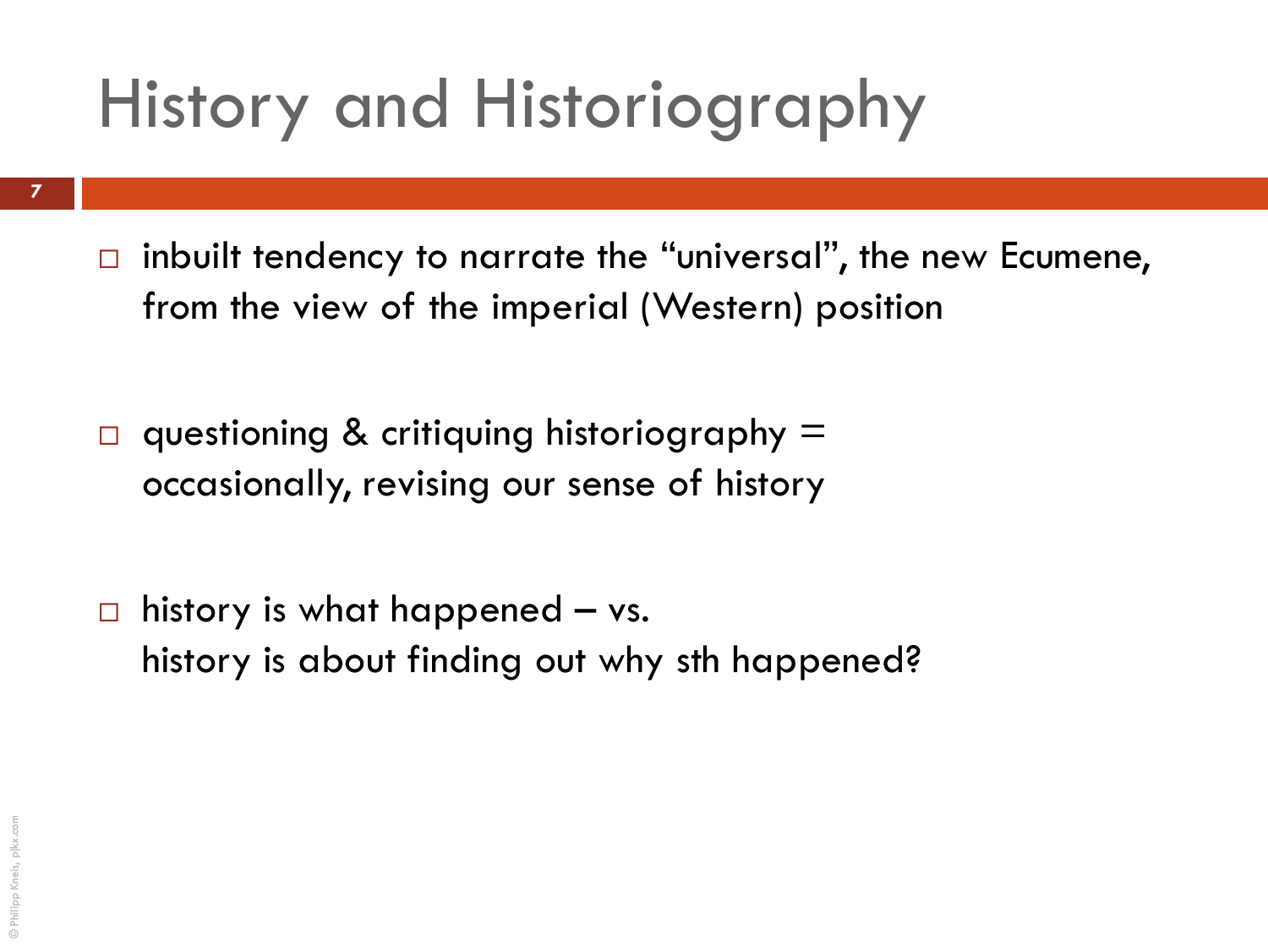- □ who is an agent in history?
- $\Box$  who is described by history rulers and privileged classes vs. subalterns
- □ "Can the Subaltern Speak?" (Spivak, 1988)  $($  = who speaks: do they speak for themselves  $$ or does someone else do the speaking for them)
- □ does being able to speak also create political agency? (who is listening / who can change material conditions)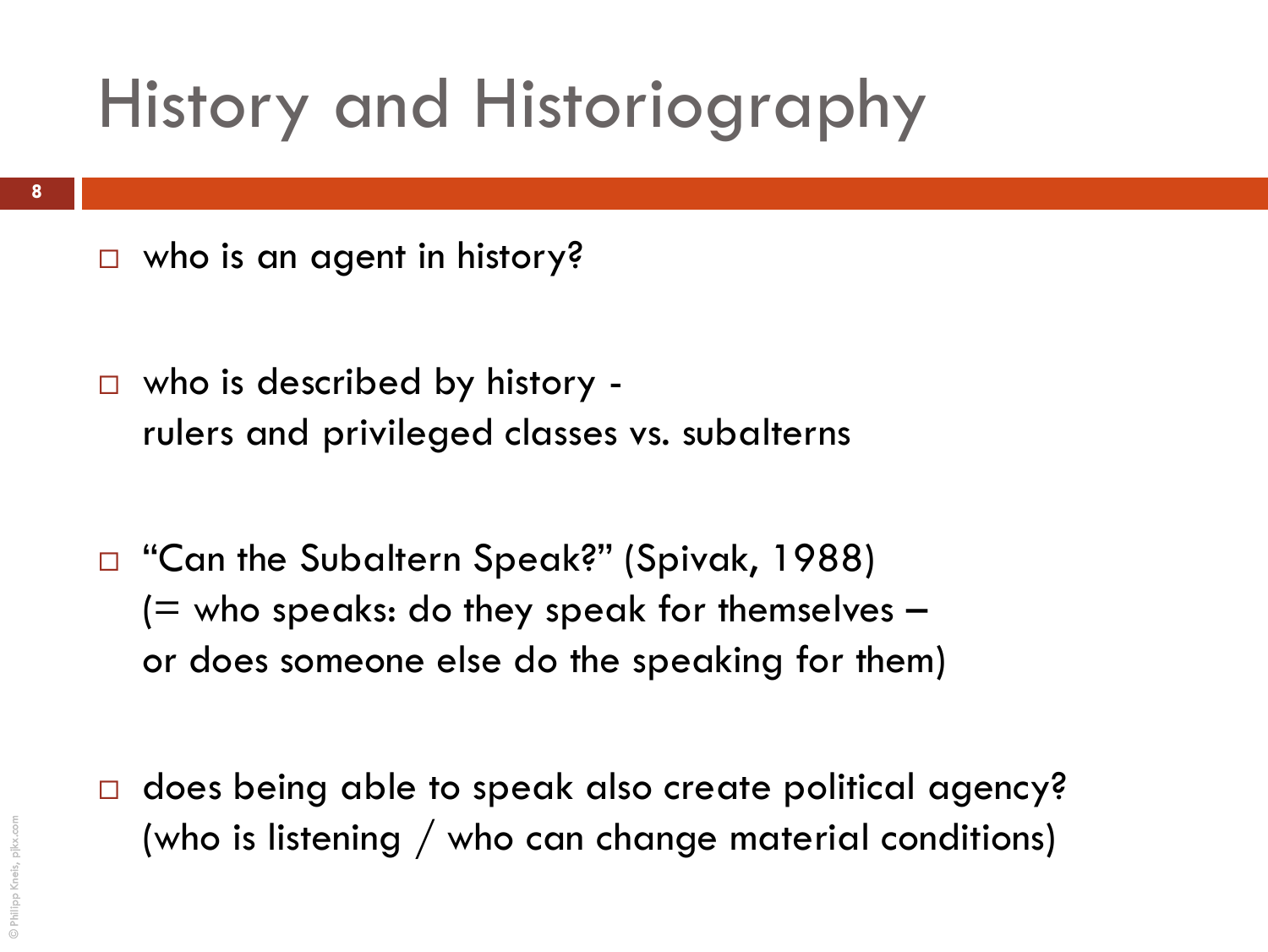- Ranajit Guha. "Dominance Without Hegemony And Its Historiography." *Subaltern Studies VI*
- The knowledge systems that make up any dominant culture are all contained within the dominant consciousness and have therefore the latter"s deficiencies built into their optics. (216)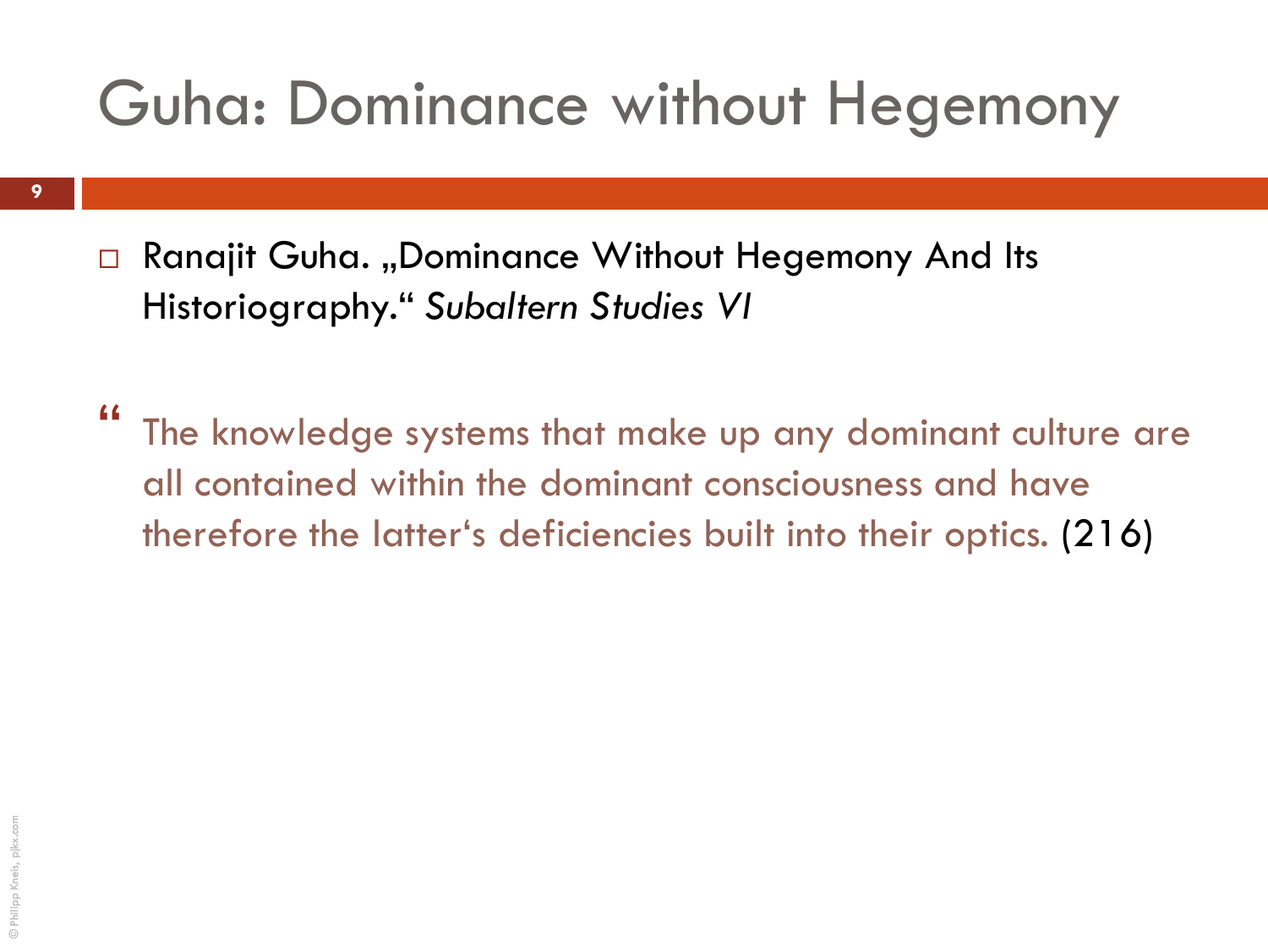**10**

- $\Box$  disconect between capitalist-liberal theory and practice:
- " ... historiography has got itself trapped in an abstract universalism thanks to which it is unable to distinguish between the ideal of capital"s striving towards self-realization and the reality of its failure to do so. [..] It is this critical failure which has been primarily responsible for a serious misrepresentation of the power relations of colonialism in historical discourse. The crux of this misrepresentation is that dominance under colonial conditions has quite erroneously been endowed with hegemony. Hence the attempt, in colonialist writings, to make the rule of British capital in India appear as a rule based on the consent of the subject population. (228)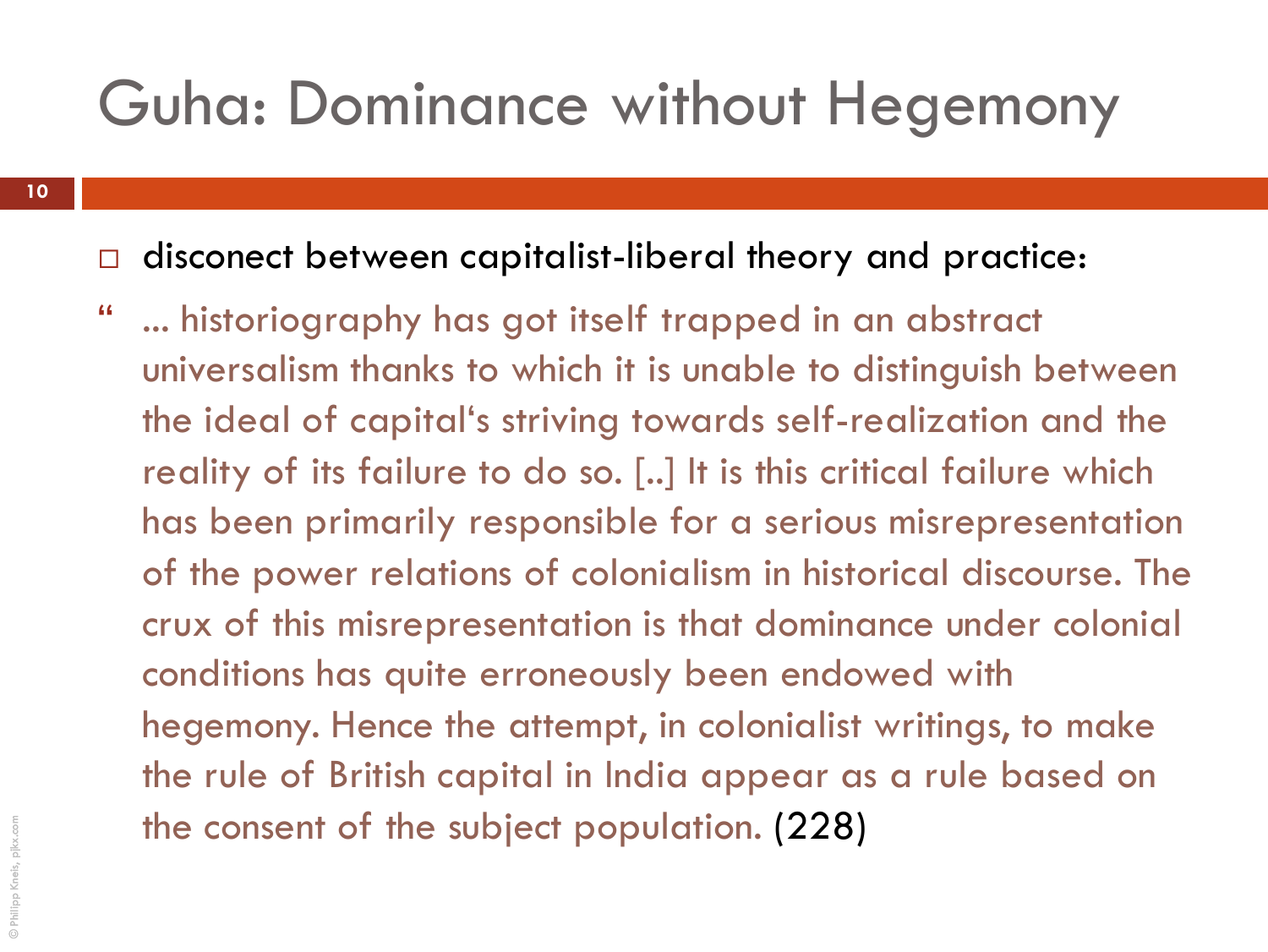

**11**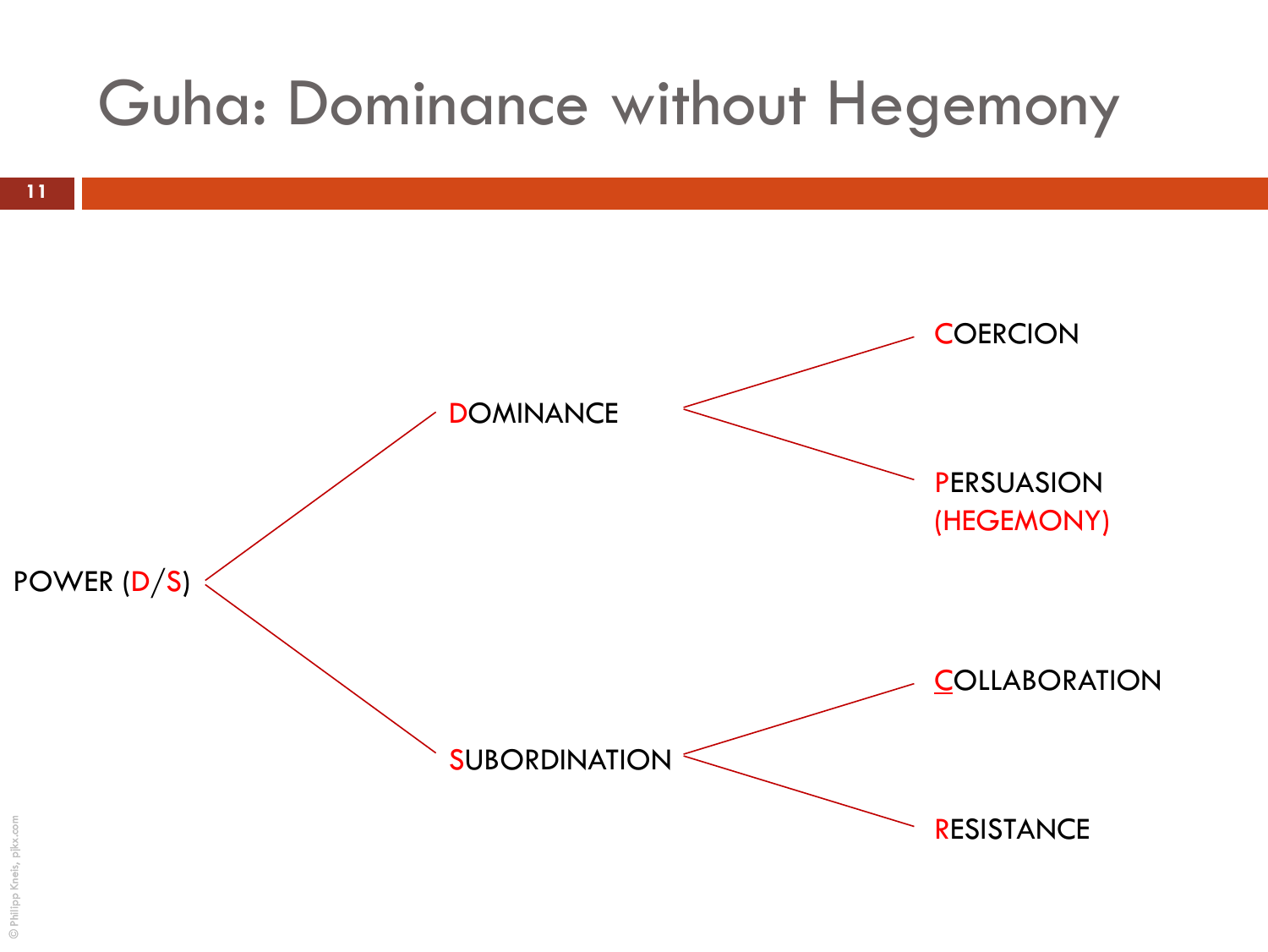- $\Box$  hegemony: ruling through consent
- $\Box$  center: the "empire" the governing discourse
- $\Box$  periphery: the dependent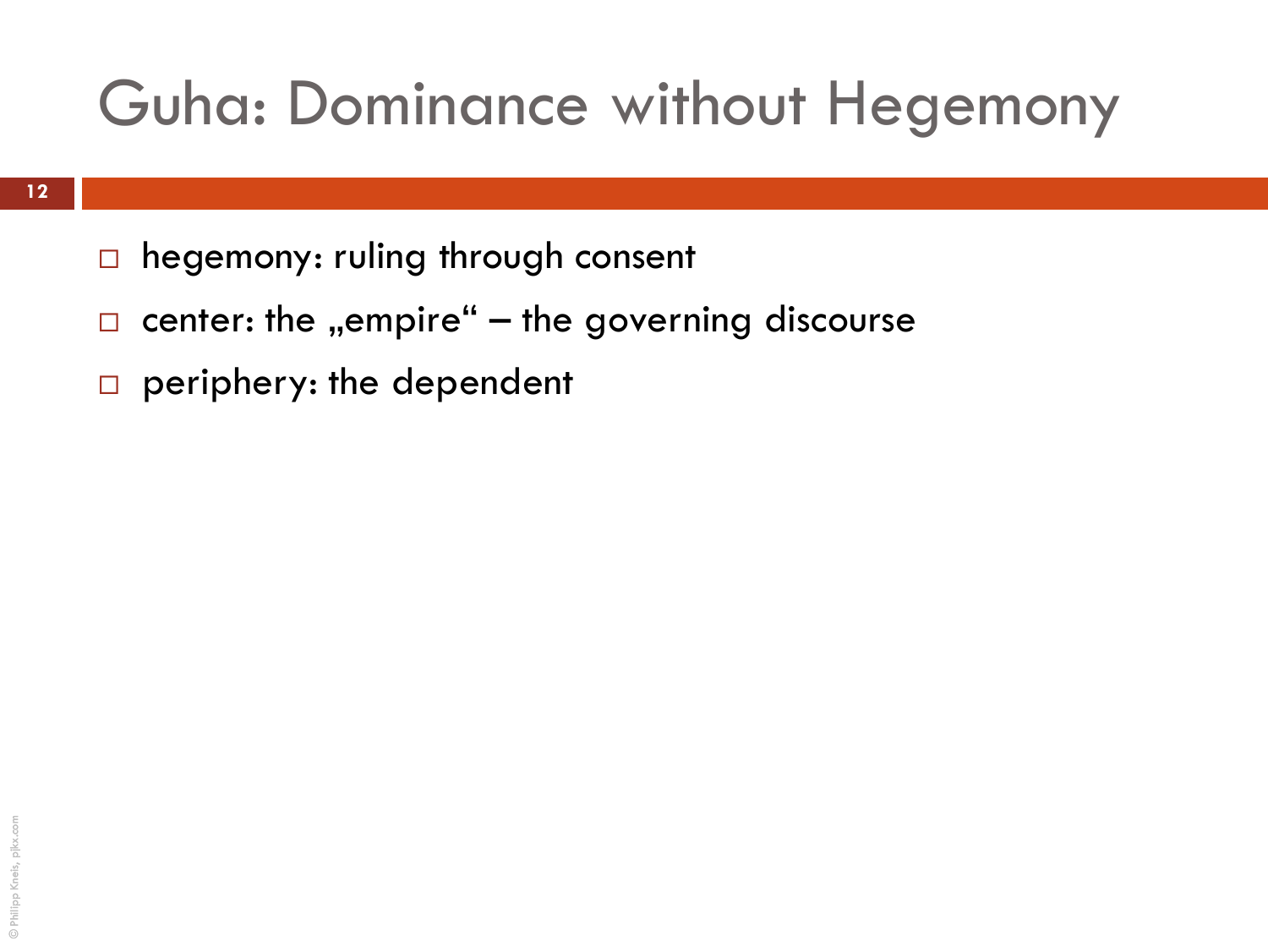## The Subaltern Project

To conclude:

- $\Box$  history is told in a specific way
- $\Box$  this is not an arbitrary choice
- $\Box$  the writing (and teaching) of history is often linked to communicating civics lessons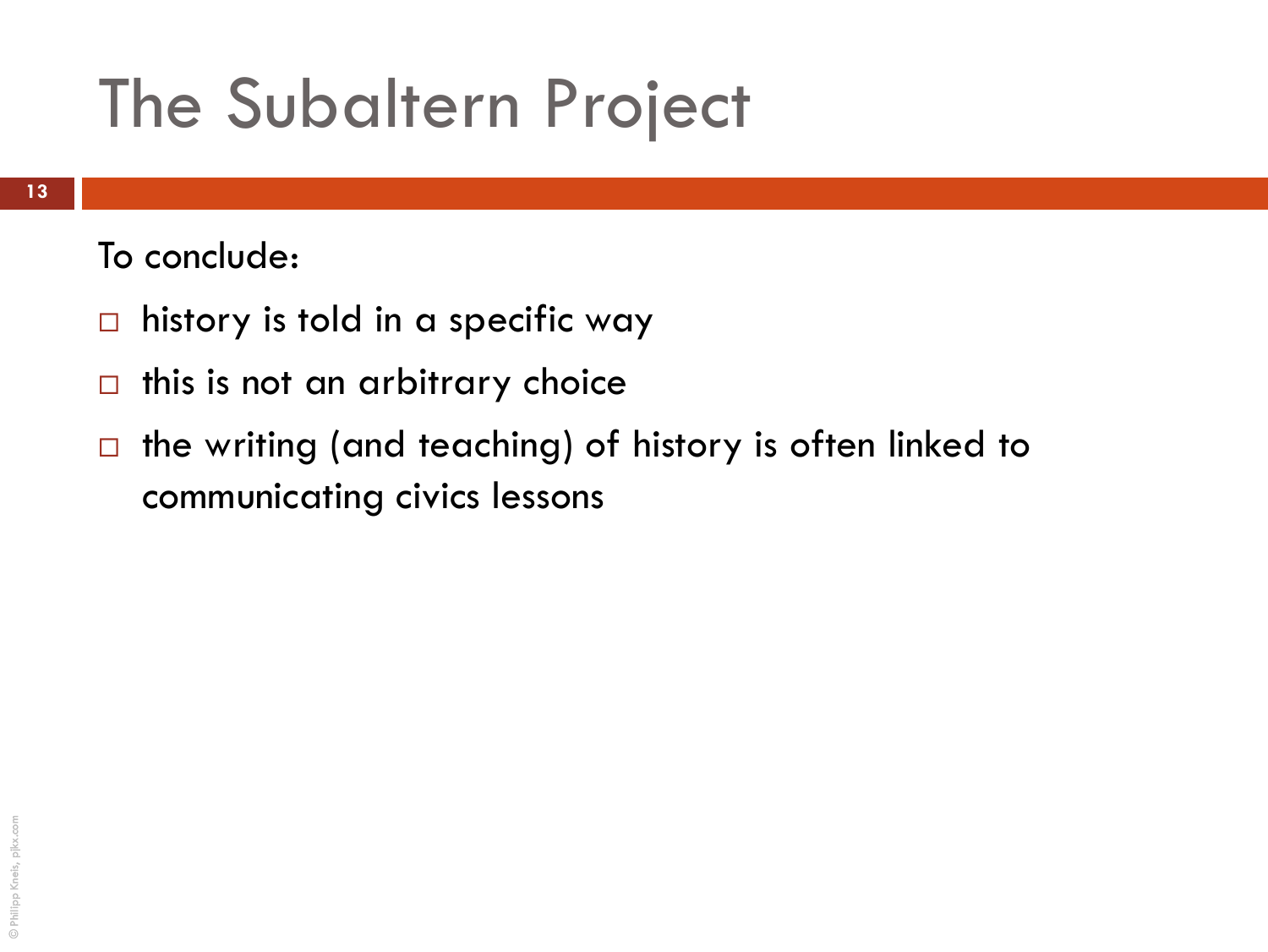## The Subaltern Project

 $\Box$  this maintains and strengthens

the governing interpretation of history:

- D, Orientals" as uncivilized, benefiting from conquest and colonial rule
- $\blacksquare$  the imperial colonial past as glorious and benign
- $\blacksquare$  , mission civilatrice " into the heart of darkness